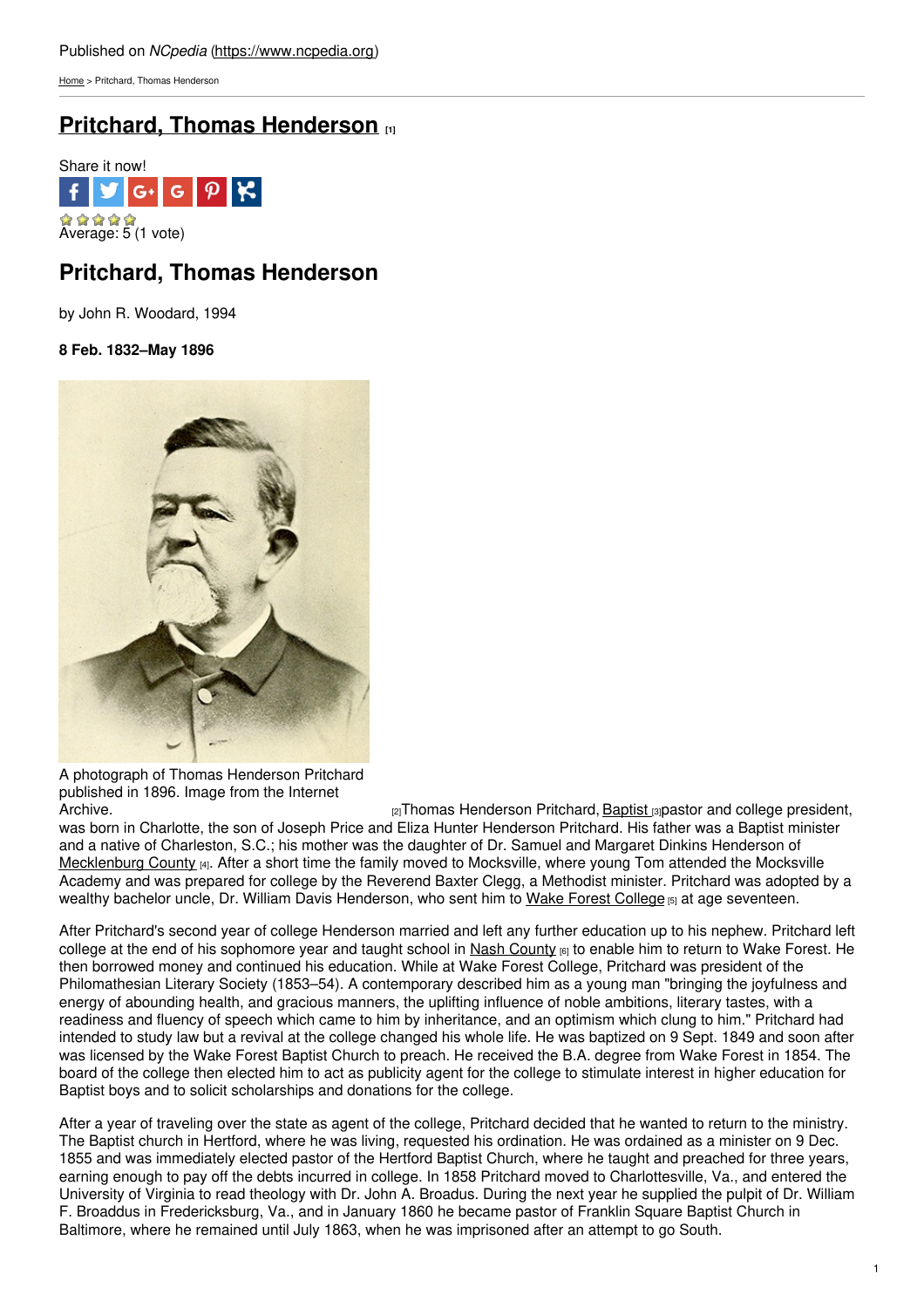When he returned to North Carolina, Pritchard was appointed chaplain and colporteur to Gordon's Corps of the Army of Northern Virginia. He preached to the troops and was involved in the "Great Revival" that swept over the Confederate army in 1863. From the end of that year until June 1865, he filled the pulpit of the First Baptist Church of Raleigh in the absence of its pastor. In July 1865 he was called to the pastorate of the First Baptist Church of Petersburg, Va. He returned to the First Baptist Church, Raleigh, in February 1868. After eleven years, during which his congregation grew in membership from 240 to 515, he was elected president of Wake Forest College.

Pritchard assumed his duties as president of the college and as professor of "Moral and Intelligent Philosophy" in September 1878. His administration was characterized by a substantial increase in the student enrollment and endowment and in the completion of Wingate Memorial Hall. In 1882 he accepted the call of the Broadway Baptist Church in Louisville, Ky., retaining this charge until October 1884, when he accepted the call to the First Baptist Church of Wilmington. He remained in Wilmington until January 1893, when he accepted the call of Tryon Street (now First) Baptist Church in Charlotte, of which he was still pastor at the time of his death.

Pritchard was a trustee of The [University](https://www.ncpedia.org/university-north-carolina-chapel-hi) of North Carolina [7], the Southern Baptist Theological Seminary, Louisville, Ky., and Wake Forest College. He served as chairman of the Board of Missions of the Baptist State Convention of North Carolina for seven years. He was associate editor of the *Biblical Recorder* and a frequent contributor to the*Recorder, Charity* and *Children, The Student*, and other publications. He was the author of asmall book on infant [baptism](https://archive.org/details/baptizingofinfanmaso) in 1871<sub>[8]</sub> and an enlarged edition in 1876. He prepared biographical sketches of North Carolina Baptists for Cathcart's *Baptist Encyclopedia*. Throughout life he was an ardent spokesman for education, and while in Raleigh he lent his talents to assist in the establishment of a college for agriculture and mechanics (now North Carolina State [University](https://www.ncpedia.org/north-carolina-state-university) [9]). The University of North Carolina presented him with the D.D. degree in 1868.

On 18 Nov. 1858 he married Fannie Gulielma Brinson of New Bern. They had five children: Claudia (Mrs. Aaron Dallas Jenkins), William Broadus, Lauriston Levering, Thomas William, and Frances (Mrs. William Walter Holladay).

Pritchard died at the home of his son in New York City. His remains were taken to Charlotte, where a memorial service, attended by Baptist dignitaries and others, was held in the Tryon Street (now First) Baptist Church. After one of the largest funeral processions up to that time, Pritchard was buried in Elmwood Cemetery.

#### **References:**

*Biblical Recorder*, 20 Dec. 1855, 27 May 1896.

G. A. Hendricks, "Thomas Henderson Pritchard,"*Encyclopedia of Southern Baptists*, vol. 2 (1958).

*North Carolina Baptist State [Convention](https://archive.org/stream/proceedofann6569189518991#page/n97/mode/2up) Annual, 1896* [portrait]. [2]

Thomas Henderson Pritchard Biography File (Baptist Historical Collection, Wake Forest University, Winston-Salem) [portrait].

Raleigh *News and Observer*, 13 Feb. 1938.

C. E. Taylor, comp., *General Catalogue of Wake Forest College, N.C., 1834–5–1891–2*.

### **Additional Resources:**

McCrady, Edward. "Thomas Henderson Pritchard, D.D."*Cyclopedia of eminent and representative men of the Carolinas of the nineteenth century.* Madison, Wis.: Brant & Fuller. 1892.407 410. <https://archive.org/stream/cyclopediaofemin02mccr#page/406/mode/2up> [10] (accessed October 24, 2013).

Robson, Charles. "T. H. Pritchard, D.D. North Carolina."*Representative men of the South.*Philadelphia, C. Philadelphia. Robson & Co. 1880. 373-375. <https://archive.org/stream/representativeme00robs#page/372/mode/2up> [11] (accessed October 24, 2013).

#### **Image Credits:**

"Thomas Henderson Pritchard, D.D." Engraving.*Minutes of the Sixty-Sixth Annual Meeting of the Baptist State Convention of North Carolina*. Raleigh: Edwards and Broughton, Printers and Binders. 1896. Frontispiece. <https://archive.org/stream/proceedofann6569189518991#page/n97/mode/2up> [2] (accessed October 24, 2013).

### **Subjects:**

[Biographies](https://www.ncpedia.org/category/subjects/biography-term) [12] [Religious](https://www.ncpedia.org/category/subjects/clergy) Leaders and Clergy [13] [Educators](https://www.ncpedia.org/category/subjects/educators) [14] Military [personnel](https://www.ncpedia.org/category/subjects/soldiers) [15] Writers, [journalists,](https://www.ncpedia.org/category/subjects/writer) and editors [16] **Authors:** [Woodard,](https://www.ncpedia.org/category/authors/woodard-john-r-jr) John R., Jr. [17] **Origin - location:** [Wilmington](https://www.ncpedia.org/category/origin-location/coastal-39) [18]